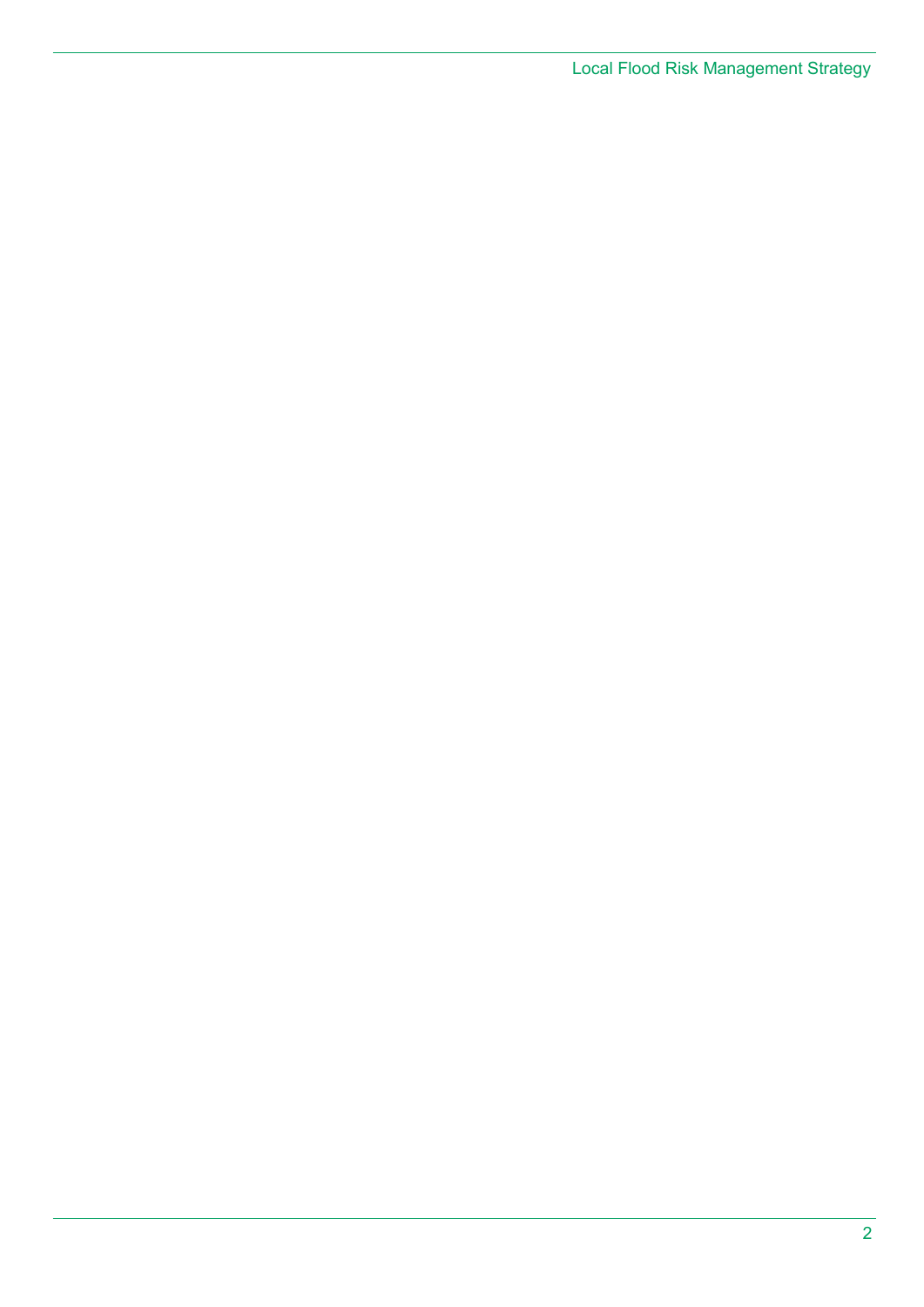# **Contents**

| $\overline{3}$ |       |  |  |  |  |
|----------------|-------|--|--|--|--|
|                | 3.1   |  |  |  |  |
|                | 3.2   |  |  |  |  |
|                | 3.3   |  |  |  |  |
|                |       |  |  |  |  |
|                | 3.3.1 |  |  |  |  |
|                | 3.3.2 |  |  |  |  |
|                | 3.3.3 |  |  |  |  |
|                | 3.3.4 |  |  |  |  |
|                | 3.3.5 |  |  |  |  |
|                | 3.4   |  |  |  |  |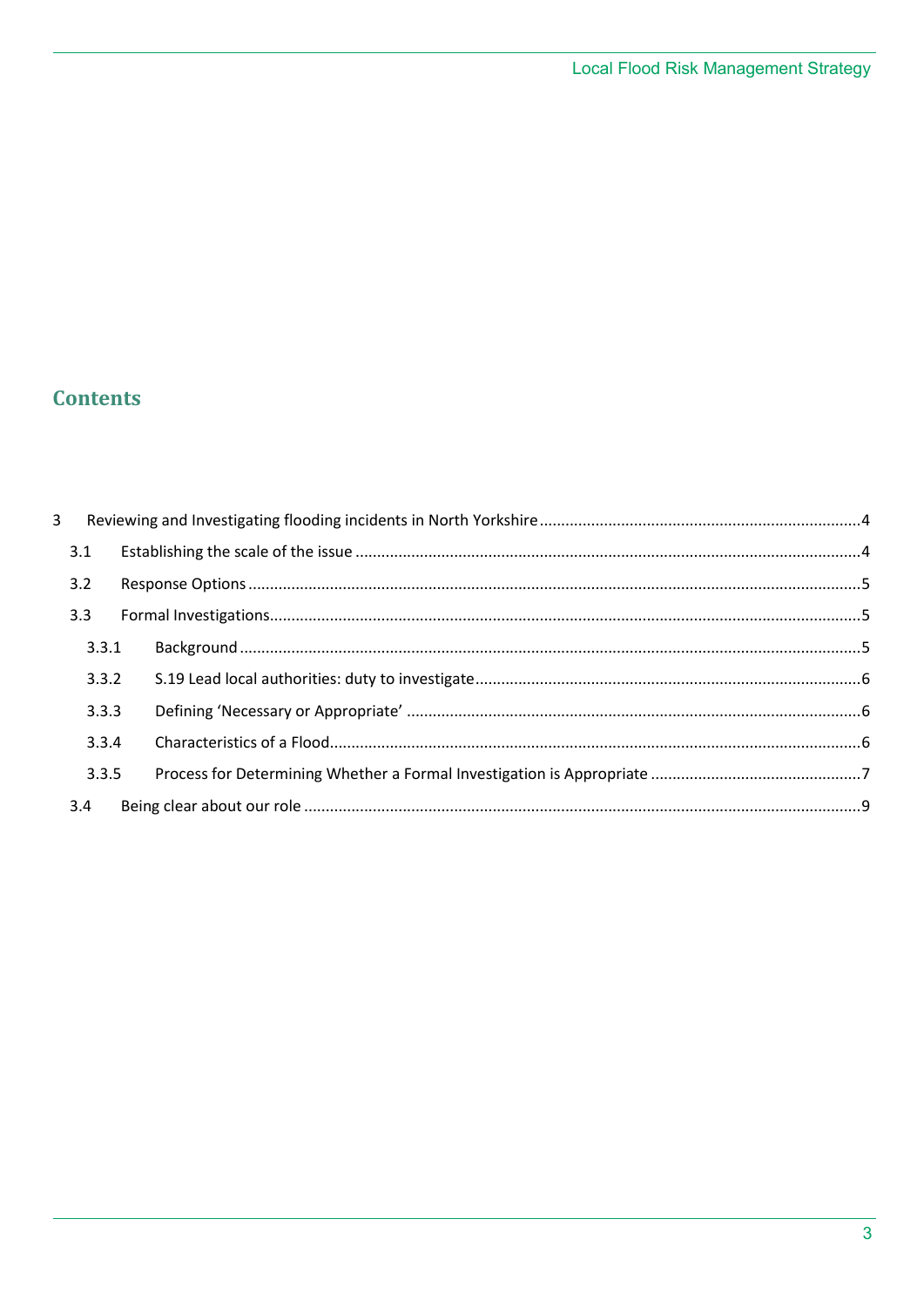# <span id="page-3-0"></span>**3 Reviewing and investigating flooding incidents in North Yorkshire**

The Flood and Water Management Act 2010 identifies a crucial role for Lead Local Flood Authorities in the review and investigation of flooding incidents and flood risk. Whilst we can't investigate every case in detail, we are committed to helping communities and individuals to understand as much as possible about the nature of the risks they might face.

Our Flood Risk Management Investigation Protocol helps us to identify and prioritise those locations at the greatest risk from flooding.

However, we are also aware that communities that have suffered flooding in the past, though they might not now carry the greatest risk of future flooding, are often the most proactive in contacting the authority seeking help and protection.

This protocol sets out how we intend to strike the right balance between focussing on those communities that we believe are exposed to the greatest level of threat, whilst also recognising the importance of responding effectively to direct requests from communities and members of the public.



#### <span id="page-3-1"></span>**3.1 Establishing the scale of the issue**

Flooding can cause a [variety of problems,](Local%20Strategy%20Section%204%20-%20Flooding%20in%20North%20Yorkshire.docx) and our expertise is increasingly sought for a wide range of flood-related issues. The first stage in assessing an issue is to determine the scale of the flooding, to establish whether our involvement can be justified as Lead Local Flood Authority.

Though we can often provide valuable guidance and assistance to any flooding query, there is a significant amount of effort required to establish all the facts relating to a particular issue. We have to be satisfied that the impact of the flooding is significant enough for our resources to be diverted from the delivery of other planned flood risk reduction activities, before launching a more significant review.

It is not possible to determine a quantitative measure of significance, but the following features should be considered when determining the scale of our response:-

- Number of properties believed to be affected (internal flooding)
- Number of risk management authorities likely to be involved
- The scale of the impact on critical infrastructure
- The reported frequency of the issues
- The reported circumstances that generated the incident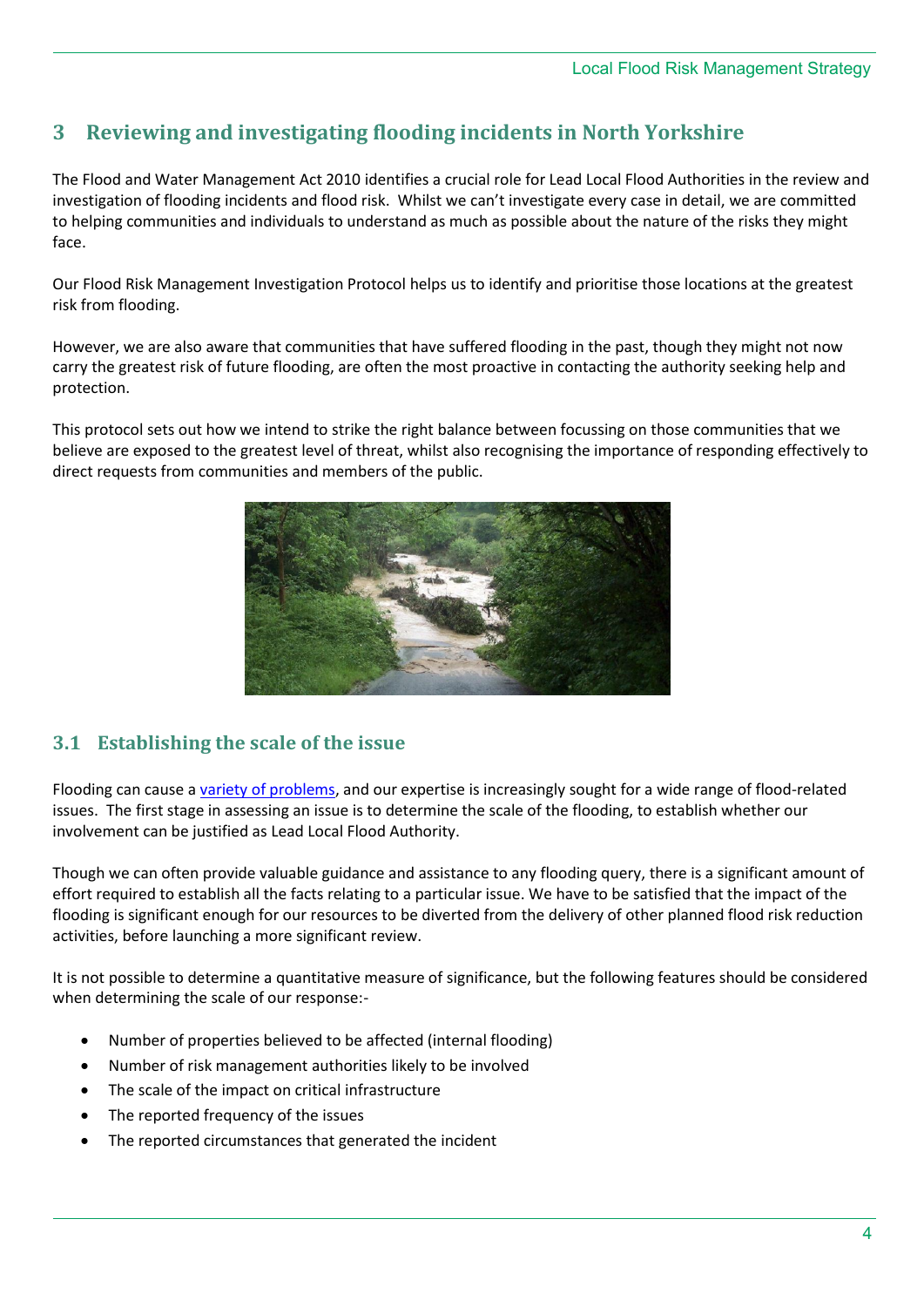# <span id="page-4-0"></span>**3.2 Response Options**

Depending upon the outcome of the desktop assessment of the initial evidence base, a wide range of potential responses can be considered, the most common of which are set out in the table below.

| <b>General description</b>                | What we will do                                                                 |
|-------------------------------------------|---------------------------------------------------------------------------------|
| Flooding reported with no internal        | Respond with a clear indication of our role, register the incident(s), request  |
| property impact, and no significant       | any further evidence, pass details to other relevant Risk Management            |
| impact on infrastructure. One-off or      | Authorities (RMAs), refer to longer term strategic review, provide details of   |
| relatively infrequent occurrences         | community planning, offer guidance for riparian owners, consider informing      |
| associated with heavy rain                | the elected member                                                              |
| Flooding reported with either limited     | As above, but with a more active exploration of the circumstances               |
| internal property impact, or moderate     | surrounding the issue, including direct discussion with RMAs. Generate a        |
| impact on infrastructure as a one-off or  | letter in response that sets out the current protection being provided, any     |
| relatively infrequent occurrences         | initiatives that are currently being pursued, and where appropriate any         |
| associated with heavy rain, OR,           | future actions that could be considered                                         |
| relatively frequent occurrences that are  |                                                                                 |
| causing significant inconvenience or      | Active engagement with elected members and senior management report             |
| distress                                  |                                                                                 |
| Flooding reported with either several     | As above, but in these circumstances the issue will be given greater priority   |
| internal properties impacted, or a        | and we would consider taking a more direct leadership role in the pursuit of    |
| significant impact on infrastructure as a | solutions                                                                       |
| one-off, OR, relatively frequent          |                                                                                 |
| occurrences affecting a single property   | In these circumstances we would also consider raising a 'hot spot' scheme via   |
|                                           | the local levy, national partnership funding, or from our own flood reserve     |
| Significant property flooding and impact  | As above, but with a significant communication plan. It is likely that a formal |
| on critical infrastructure                | investigation will be carried out in accordance with Section 19 of the Flood    |
|                                           | and Water Management Act.                                                       |

# <span id="page-4-1"></span>**3.3 Formal Investigations**

Occasionally, the severity or nature of a flooding incident will generate the need for a formal investigation to be carried out. This section sets out the criteria that we consider when assessing whether a formal investigation under s.19 will be carried out.

The policy has been developed in partnership with the Environment Agency and Yorkshire Water, reflecting the critical nature of partner organisations in the investigation process. The policy recognises the benefits to lead local flood authorities (LLFAs) and their partners that a consistent platform across the region for the development of investigation policies can provide.

One of the key aspects of the policy is the suggestion that it should recognise and clearly articulate that not all flooding will require a formal investigation under the Act. Where the criteria for a formal investigation are not met, North Yorkshire County Council might nonetheless progress the flooding issue though not as a S19 investigation, recognising the broader responsibility to manage flood risk in its area as LLFA.

## <span id="page-4-2"></span>**3.3.1 Background**

In his review of the summer 2007 floods, Sir Michael Pitt recommended that local authorities should be given a duty to investigate flooding.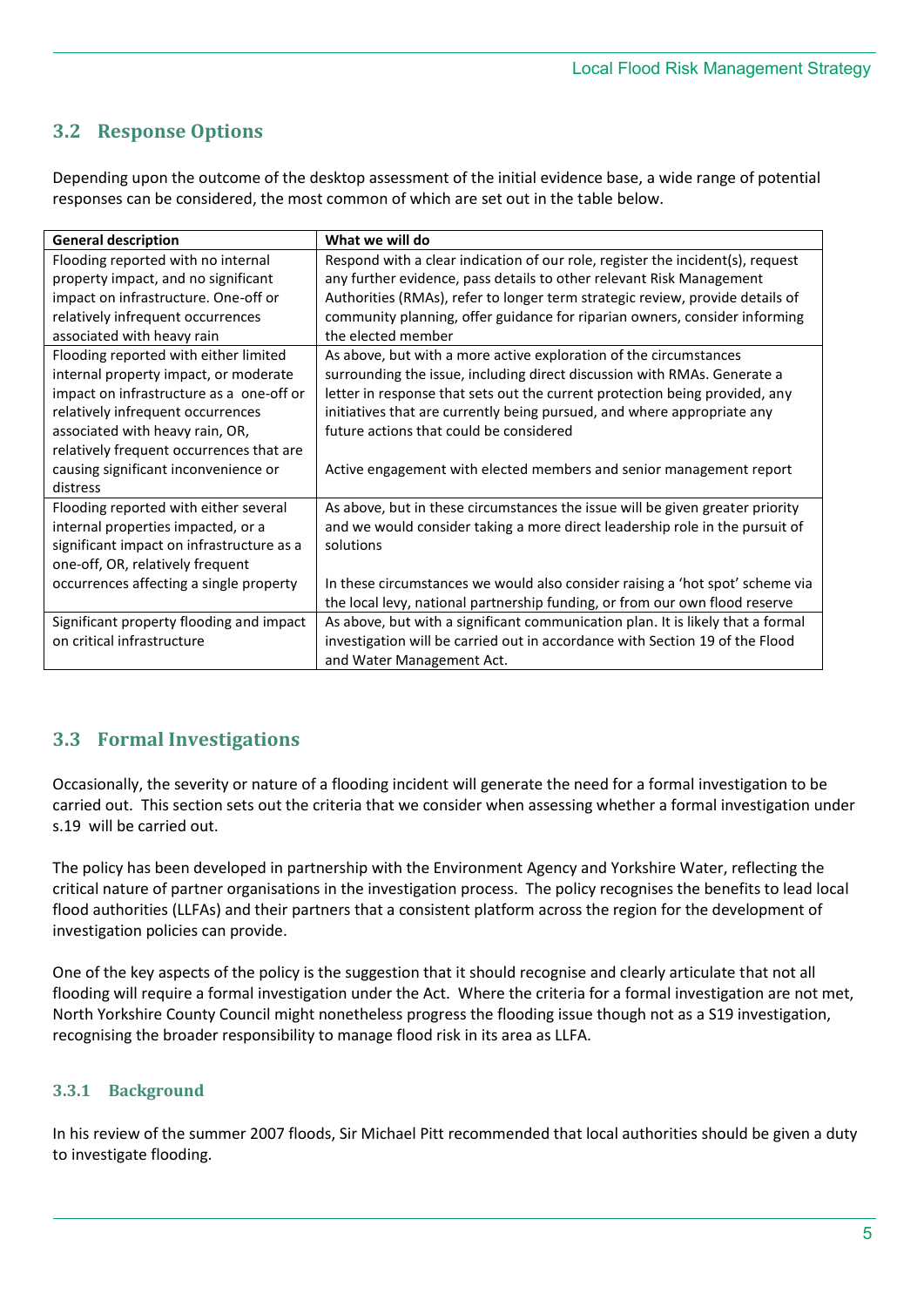His recommendation came in response to complaints from flood victims that they had struggled to get satisfactory responses to their questions regarding the causes and responsibility for flooding affecting their properties and communities.

The Flood and Water Management Act 2010 received Royal Assent on 08 April 20101. The Act implements the recommendations made by Sir Michael Pitt which require primary legislation, including the recommendation that local authorities should have a duty to investigate flooding.

#### <span id="page-5-0"></span>**3.3.2 S.19 Lead local authorities: duty to investigate**

Section 19 of the Act states the following:

#### *Local authorities: investigations*

*(1) On becoming aware of a flood in its area, a lead local flood authority must, to the extent that it considers it necessary or appropriate, investigate—*

*(a) which risk management authorities have relevant flood risk management functions, and* 

*(b) whether each of those risk management authorities has exercised, or is proposing to exercise, those functions in response to the flood.* 

- *(2) Where an authority carries out an investigation under subsection (1) it must—*
- *(a) publish the results of its investigation, and*
- *(b) notify any relevant risk management authorities.*

#### <span id="page-5-1"></span>**3.3.3 Defining 'Necessary or Appropriate'**

The first test applied to a flooding incident in terms of the need for a formal investigation relates to the degree of support and openness being demonstrated by the relevant Risk Management Authorities. Wherever possible, it is our intention to carry out flood incident reviews in partnership with other Risk Management Authorities before we consider the application of the formal section 19 process.

Where we consider that a formal investigation might be necessary or appropriate, we will then consider the nature and scale of the incident against the following characteristics. This policy does not set specific quantitative thresholds.

#### <span id="page-5-2"></span>**3.3.4 Characteristics of a Flood**

The following 'characteristics of a flood' have been identified which can be used to determine whether or not it is appropriate to generate a formal s.19 Investigation in response to a flood.

- Level of support and engagement from other Risk Management Authorities
- Number of properties internally flooded
- The depth, area or velocity of flooding reported
- The frequency of flooding in a given location
- The nature or extent of critical infrastructure impacted by the flood
- The nature or source of requests for an investigation received by NYCC
- Whether the flood relates to a known issue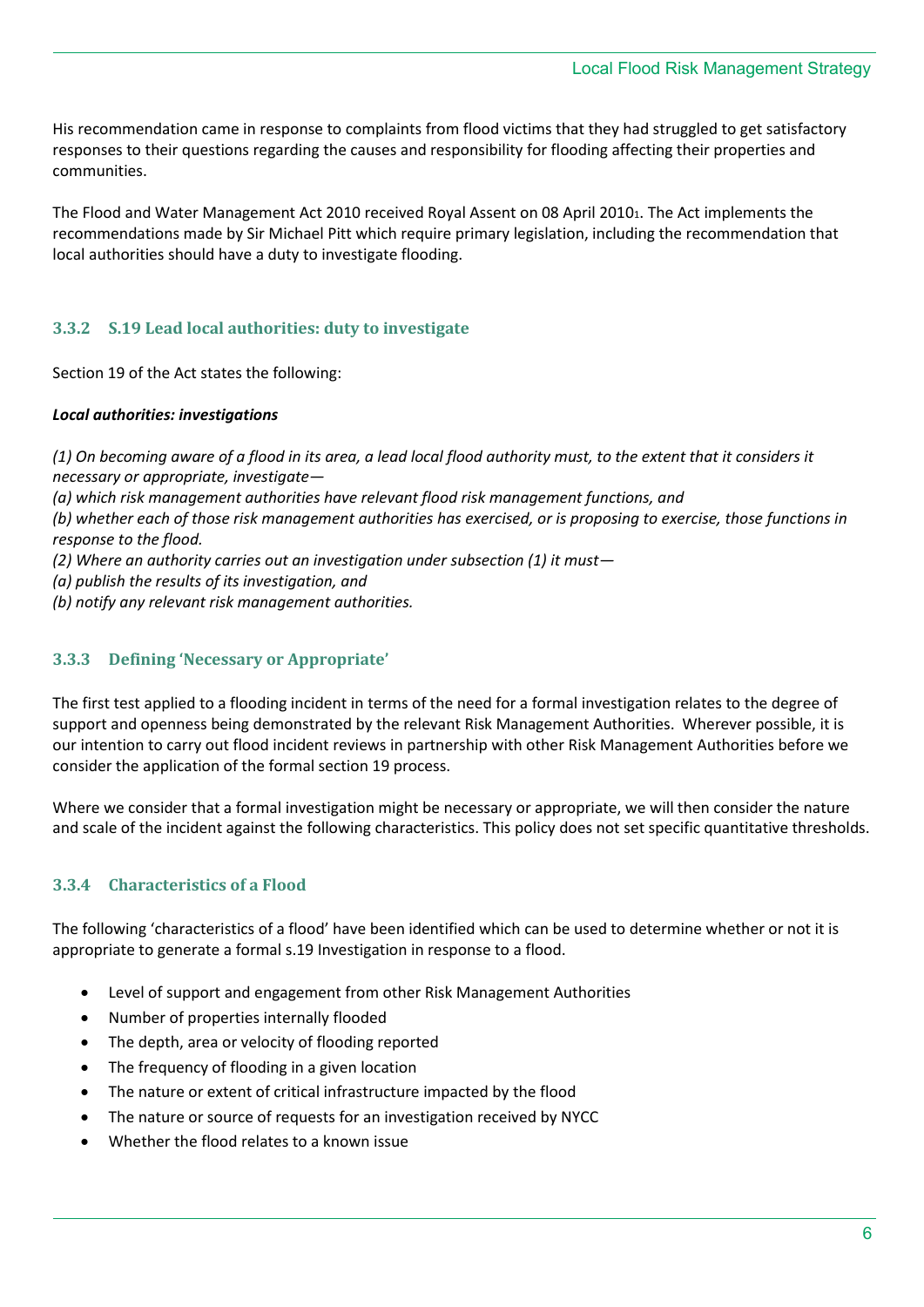**Number of properties affected** - Flooding which does not impact upon a property internally will not generally be considered to require formal investigation. At the other end of the spectrum, the internal flooding of more than 100 properties would seem certain to meet any LLFA's definition of necessary or appropriate.

**Depth or velocity of flooding** – NYCC will consider this characteristic of a flood to reflect the increased risk to life and limb associated with deep or fast flowing water

**Frequency of flooding** – Flooding that would not reach the threshold for investigation, when it occurred as an isolated incident, might warrant consideration if repeated incidents are experienced. The number of repeats required to trigger formal investigation would need to reflect the severity of the flooding.

**Critical Infrastructure** – NYCC will take into account the impact of the flooding upon critical infrastructure, including circumstances which could be considered to be a 'near miss'.

**Investigation requests** - To reflect democratic principles, NYCC may wish to consider whether requests made by their elected members, committees, or other democratically elected bodies, will be considered as a factor in determining whether a formal investigation should be carried out.

**Known flooding** - In relation to known flooding issues, an investigation may still be appropriate, but NYCC may wish to use its discretion and judgement to avoid the expense associated with a formal investigation in circumstances where the nature of the issue is already well established. An example of where this might be appropriate would be flooding from a main river for which the EA have already developed detailed models and a comprehensive suite of risk management responses.

<span id="page-6-0"></span>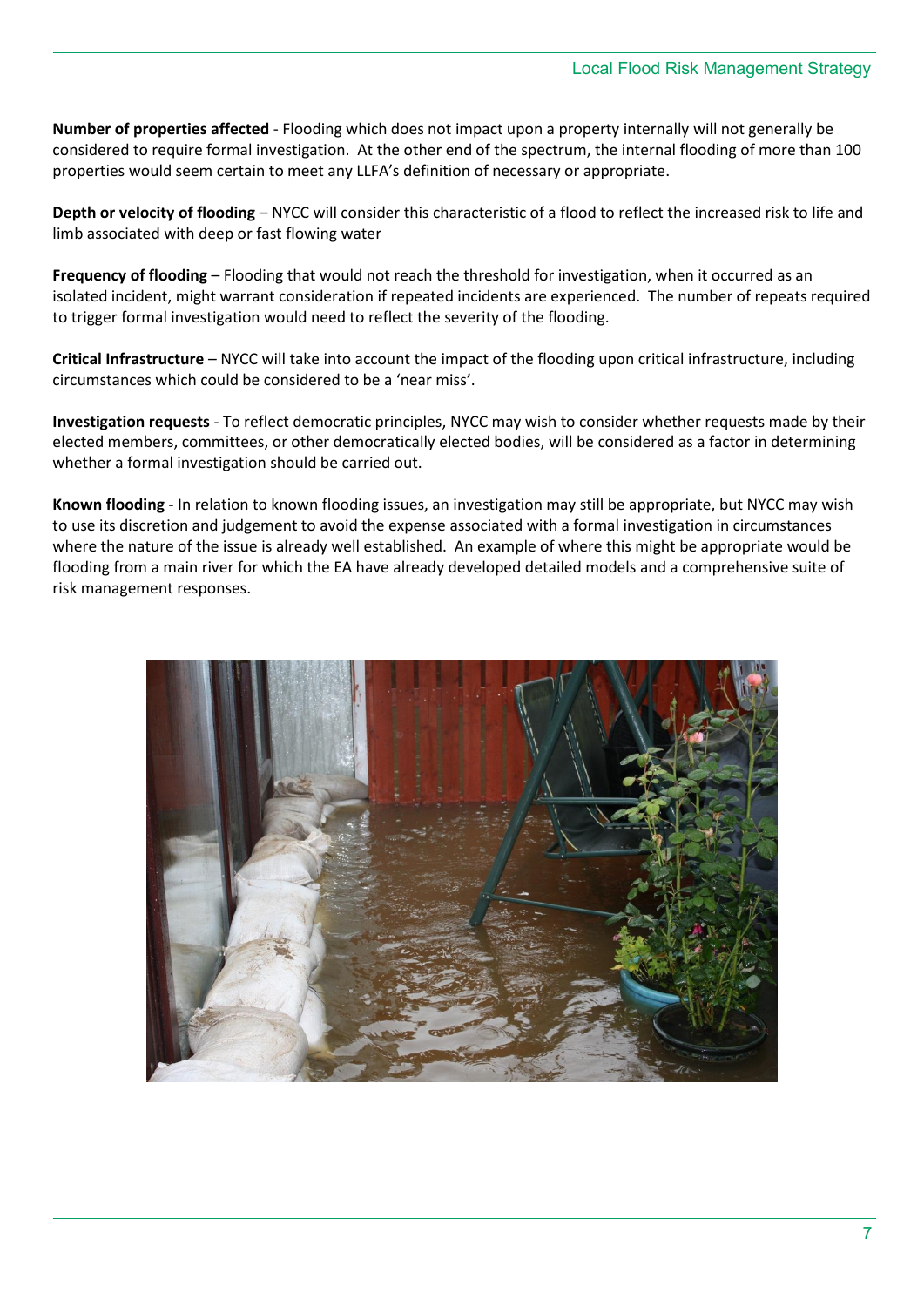#### **3.3.5 Process for Determining Whether a Formal Investigation is Appropriate**

The investigation of flooding often requires input from partner organisations, and it may often be more appropriate for them to lead the investigation where the cause is believed to relate to their assets or areas of responsibility.



Establishing whether the formal process is required

NYCC Formal Investigation Process